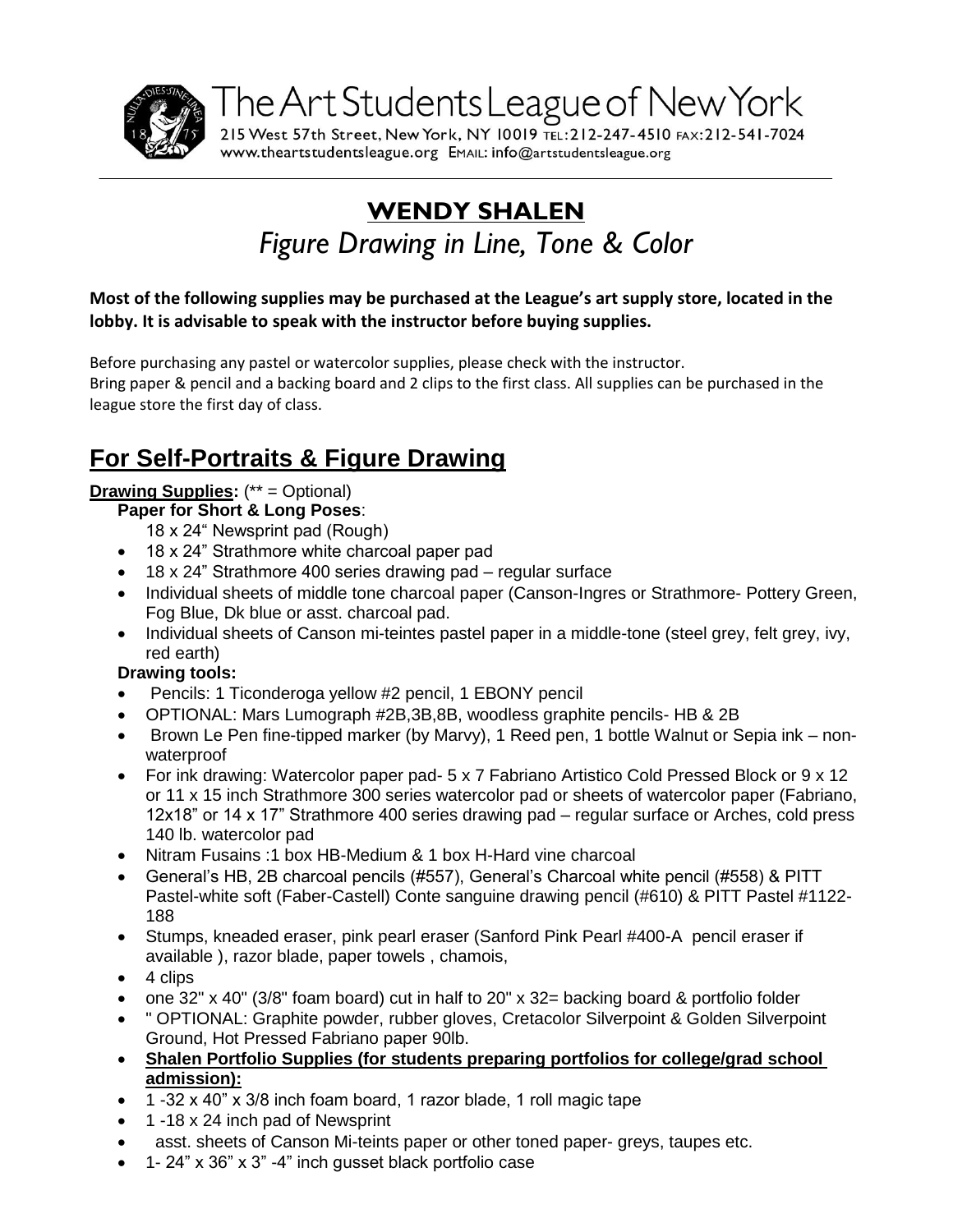Glassine sheets to cover pastel artwork optional

## **For Pastel Painters:**

#### **Pastel Supply List:**

**Pastels:** 96 Color Nupastel set; (Optional) :Carb-Othello Pastel Pencils (set of 60) Rembrandt Soft Pastels (largest box: 225 in wooden box) **or** 5-6 values of Rembrandt or Grumbacher Soft Pastels in: Raw Umber, Burnt Umber, Grey Green, Mars Violet, Mouse Grey.

3-4 individual sheets of Canson Mi-teints paper ( steel grey, felt gray, ivy, terracotta or red earth). \*\* the largest set of Carb Othello or PITT pastel pencils & .razor blade, backing board (foam board

& 2 clips), vine charcoal(Nitram medium & hard, anguine conte pencil, hite charcoal pencil)

#### **Watercolor painters :**

#### **Watercolor Supply List**

#### **Watercolor Palette:**

Symbol Key: Important colors to buy are underlined, O = optional color

 $S =$  Sargent's color choice,  $H =$  Homer's color choice

Brands:  $R =$  Rowney,  $C =$  Cotman, WN = Winsor Newton,  $HB =$  Holbein, Sch = Schmincke, G = Grumbacher, DV = DaVinci

## **Buy white, 2-3 blues, 2-3 yellows, 2 reds, 2 earth colors; green is optional.**

**White:** Zinc White or Permanent White Gouache WN

**Blues:**Cerulean Blue WN

- Ultramarine Blue Finest Sch S, C
- Cobalt Blue DV S
- Verditer Blue HB
- Antwerp Blue WN, HB O/H

**Greens:** Viridian DV, WN S

• Hooker's Green #2 Sch O/H

#### **Violet:**Mineral Violet HB O

#### **Yellows:**

- Raw Sienna WN, DV
- Yellow Ochre WN, DV Cad. Yellow Pale WN, HB S/H
- Aureolin R H, or Lemon Yellow HB, WN O, or Cad. Lemon WN, DV O

#### **Reds:**

- Vermilion or Cad. Red H S/H (Scarlet Lake WN O/S/H)
- Red Rose Deep DV or Alizarin Crimson Permanent
- Cad. Orange DV, WN O/H
- **Earth Colors:** 
	- Burnt Umber WN, HB, R H
	- Burnt Sienna C
	- Sepia H, WN ,O/H

## **Watercolor Brushes**:

Buy **only one or two brushes**: large round #8, 10 or 12 and one 1" flat (for skies). Inexpensive Rounds include:

- $\bullet$  1. Cotman #111 #10
- 2. Winsor Newton Water Colour Sable Rounds (#8,10)

Expensive alternatives include:

- Raphael #8404 no. 8, 10 or 12 Kolinsky Sable or Winsor Newton Series 7 #6, #8, #10
- $\bullet$  Isabey #6234 squirrel quill (no. 6, 7 or 8).
- For watercolor, gouache, casein underpainting on a pumiced surface use any old bristle brush (1" – 3"); for scrubbing out lights old oil brushes or Langnickel Royal Soft Grip #6 SG#250
- For a 1" flat, try to find a synthetic or Grumbacher 1"Aquarelle #6142

#### **Other Watercolor Supplies:**